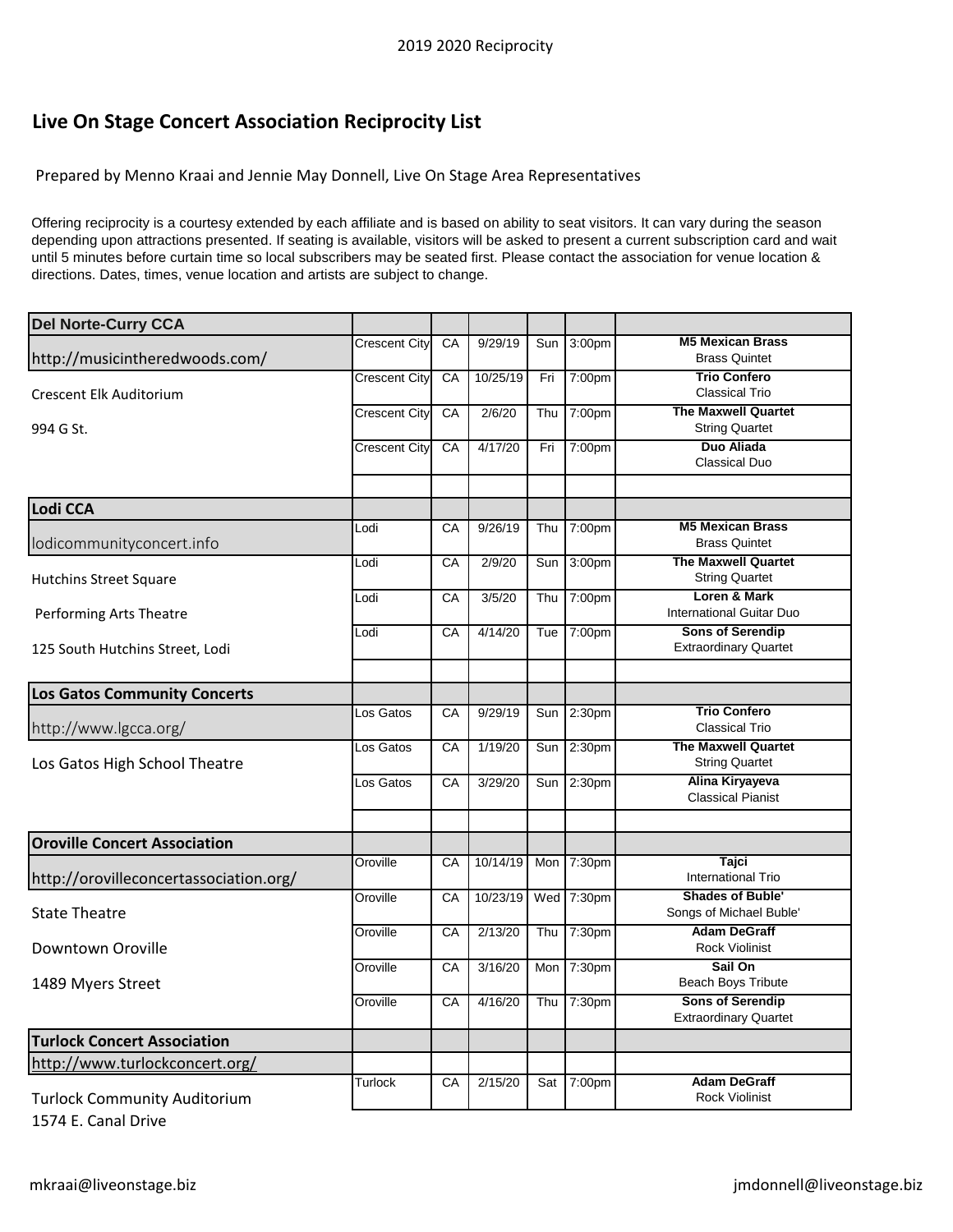| <b>Ukiah Community Concerts</b>             |                    |           |          |     |                    |                                                         |
|---------------------------------------------|--------------------|-----------|----------|-----|--------------------|---------------------------------------------------------|
| https://ukiahconcerts.org/                  | Ukiah              | CA        | 10/20/19 | Sun | 2:00 <sub>pm</sub> | <b>Compton &amp; Newberry</b><br><b>Bluegrass Duo</b>   |
| Mendocino College, Center Theater           | Ukiah              | CA        | 4/19/20  | Sun | 2:00 <sub>pm</sub> | <b>Duo Aliada</b><br><b>Classical Duo</b>               |
| <b>International Artist Series of Minot</b> |                    |           |          |     |                    |                                                         |
| http://minotconcerts.org/                   | Minot              | ND        | 10/20/19 | Sun | 3:00 <sub>pm</sub> | <b>Ben Gulley</b><br>Tenor with Trio                    |
| Ann Nicole Nelson Hall                      | Minot              | <b>ND</b> | 11/19/19 | Tue | 7:30pm             | <b>Tajci</b><br><b>International Trio</b>               |
| Old Main, Minot State University            | Minot              | <b>ND</b> | 2/14/20  | Fri | 7:30pm             | Jason Lyle Black<br><b>Comedic Pianist</b>              |
| 500 University Ave. W.                      | Minot              | <b>ND</b> | 3/3/20   | Tue | 7:30pm             | <b>The Maxwell Quartet</b><br><b>String Quartet</b>     |
|                                             | Minot              | <b>ND</b> | 4/26/20  | Sun | 3:00pm             | <b>Sons of Serendip</b><br><b>Extraordinary Quartet</b> |
| <b>Elko Community Concert Association</b>   |                    |           |          |     |                    |                                                         |
| https://cot.gbcnv.edu/~ecca/                | Elko               | <b>NV</b> | 10/24/19 | Thu | 7:00pm             | <b>Jason Lyle Black</b><br><b>Comedic Pianist</b>       |
| Laurena Moren Auditorium                    | Elko               | <b>NV</b> | 11/12/19 | Tue | 7:00pm             | <b>Burlap to Cashmere</b><br>Americana Folk Trio        |
| <b>Elko Convention Center</b>               | Elko               | <b>NV</b> | 2/18/20  | Tue | 7:00pm             | <b>Adam DeGraff</b><br><b>Rock Violinist</b>            |
| 700 Moren Way                               | Elko               | <b>NV</b> | 4/20/20  | Mon | 7:00pm             | <b>Sons of Serendip</b><br><b>Extraordinary Quartet</b> |
| <b>Coos County CCA</b>                      |                    |           |          |     |                    |                                                         |
| http://cccca.com/                           | Coos Bay           | 0R        | 10/5/19  | Sat | 7:00pm             | Alina Kiryayeva<br><b>Classical Pianist</b>             |
| The Egyptian Theatre                        | Coos Bay           | 0R        | 2/3/20   | Mon | 7:00pm             | <b>The Maxwell Quartet</b><br><b>String Quartet</b>     |
| 229 South Broadway                          | Coos Bay           | 0R        | 3/18/20  | Wed | 7:00pm             | Sail On<br><b>Beach Boys Tribute</b>                    |
|                                             | Coos Bay           | <b>OR</b> | 4/2/20   | Thu | 7:00pm             | <b>Sons of Serendip</b><br><b>Extraordinary Quartet</b> |
| <b>Josephine County CCA</b>                 |                    |           |          |     |                    |                                                         |
| http://jococoncerts.org/                    | <b>Grants Pass</b> | <b>OR</b> | 9/28/19  | Sat | 7:30pm             | <b>M5 Mexican Brass</b><br><b>Brass Quintet</b>         |
| <b>Grants Pass High School</b>              | <b>Grants Pass</b> | <b>OR</b> | 10/13/19 | Sun | 3:00pm             | <b>Compton &amp; Newberry</b><br><b>Bluegrass Duo</b>   |
| 830 NE 9th Street                           | <b>Grants Pass</b> | OR        | 1/12/20  | Sun | 3:00pm             | Jason Lyle Black<br><b>Comedic Pianist</b>              |
| Grants Pass, Oregon 97526                   | <b>Grants Pass</b> | OR        | 2/4/20   | Tue | 7:30pm             | <b>The Maxwell Quartet</b><br><b>String Quartet</b>     |
|                                             | <b>Grants Pass</b> | OR        | 2/26/20  |     | Wed 7:30pm         | Loren & Mark<br>International Guitar Duo                |
|                                             | <b>Grants Pass</b> | <b>OR</b> | 4/1/20   |     | Wed 7:30pm         | <b>Sons of Serendip</b><br><b>Extraordinary Quartet</b> |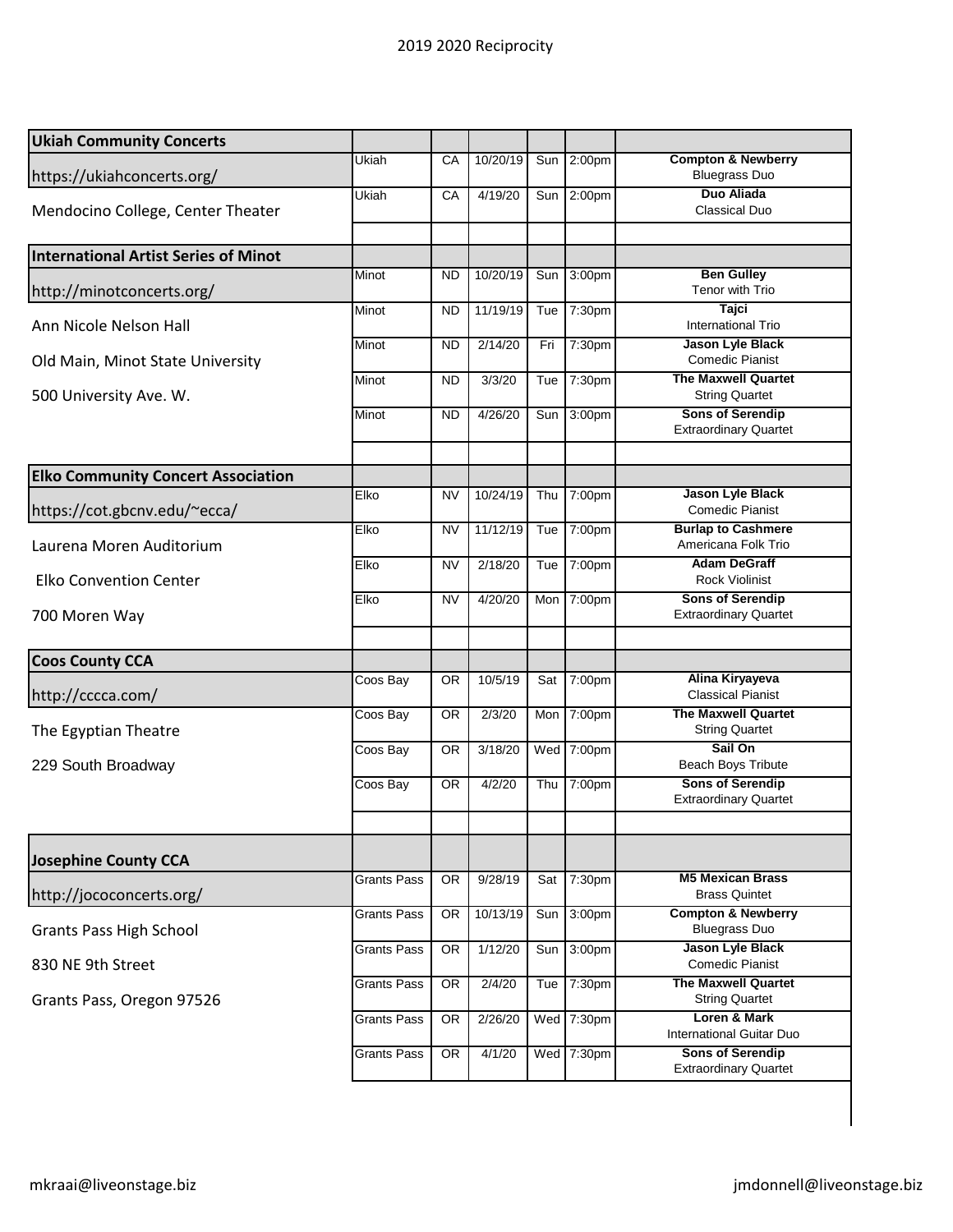| Live On Stage Roseburg!                              |                   |           |          |     |                    |                                                         |
|------------------------------------------------------|-------------------|-----------|----------|-----|--------------------|---------------------------------------------------------|
| http://roseburgcommunityconcerts.org/                | Roseburg          | OR.       | 9/8/19   | Sun | 2:00pm             | <b>Ben Gulley</b><br>Tenor with Trio                    |
| Jacoby Auditorium                                    | Roseburg          | 0R        | 10/17/19 | Thu | 7:00pm             | <b>Tajci</b><br><b>International Trio</b>               |
| <b>Umpqua Community College</b>                      | Roseburg          | OR.       | 2/20/20  | Thu | 7:00pm             | <b>Adam DeGraff</b><br><b>Rock Violinist</b>            |
| 1140 Umpqua College Rd                               | Roseburg          | 0R        | 3/8/20   | Sun | 2:00 <sub>pm</sub> | Loren & Mark<br>International Guitar Duo                |
| <b>Everett Civic Music</b>                           |                   |           |          |     |                    |                                                         |
| http://www.everettcivicmusic.org/                    | Everett           | WA        | 9/21/19  | Sat | 2:00pm             | Loren & Mark<br>International Guitar Duo                |
| Everett Civic Auditorium                             | Everett           | <b>WA</b> | 10/19/19 | Sat | 2:00 <sub>pm</sub> | <b>Tajci</b><br>International Trio                      |
| 2415 Colby Avenue                                    | Everett           | <b>WA</b> | 2/1/20   | Sat | 2:00 <sub>pm</sub> | <b>The Maxwell Quartet</b><br><b>String Quartet</b>     |
|                                                      | Everett           | WA        | 2/16/20  | Sun | 2:00 <sub>pm</sub> | Sail On<br>Beach Boys Tribute                           |
|                                                      | Everett           | <b>WA</b> | 3/28/20  | Sat | 2:00 <sub>pm</sub> | <b>Sons of Serendip</b><br><b>Extraordinary Quartet</b> |
| Longview-Kelso CCA                                   |                   |           |          |     |                    |                                                         |
| http://www.lkcca.org/                                | Longview          | <b>WA</b> | 10/20/19 | Sun | 3:00pm             | Jason Lyle Black<br><b>Comedic Pianist</b>              |
| Rose Center for the Arts<br>1528 Maple St.           | Longview          | WA        | 1/26/20  | Sun | 3:00pm             | <b>Jeannine Goeckeritz</b><br>Flute & Piano Duo         |
|                                                      | Longview          | <b>WA</b> | 2/14/20  | Fri | 7:30pm             | Sail On<br><b>Beach Boys Tribute</b>                    |
|                                                      | Longview          | <b>WA</b> | 3/29/20  | Sun | 3:00pm             | <b>Sons of Serendip</b><br><b>Extraordinary Quartet</b> |
|                                                      |                   |           |          |     |                    |                                                         |
| <b>Central Basin CCA</b>                             |                   |           |          |     |                    |                                                         |
| http://communityconcertsml.com/                      | Moses Lake        | WA        | 10/21/19 | Mon | 7:00pm             | <b>Tajci</b><br>International Trio                      |
| <b>Wallenstien Theatre</b>                           | Moses Lake        | <b>WA</b> | 11/14/19 |     | Thu 7:00pm         | <b>Burlap to Cashmere</b><br>Americana Folk Trio        |
| <b>Big Bend Community College</b>                    | <b>Moses Lake</b> | <b>WA</b> | 1/30/20  | Thu | 7:00pm             | <b>The Maxwell Quartet</b><br><b>String Quartet</b>     |
| 6989 College Parkway NE                              | Moses Lake        | <b>WA</b> | 3/26/20  | Thu | 7:00pm             | <b>Sons of Serendip</b><br><b>Extraordinary Quartet</b> |
| <b>Community Concerts of the Tri-Cities</b>          |                   |           |          |     |                    |                                                         |
| http://www.communityconcertstc.org/                  |                   |           |          |     |                    |                                                         |
| Faith Assembly Auditorium<br>1800 Road 72, Pasco, WA | Richland          | <b>WA</b> | 3/24/20  | Tue | 7:30pm             | <b>Sons of Serendip</b><br><b>Extraordinary Quartet</b> |